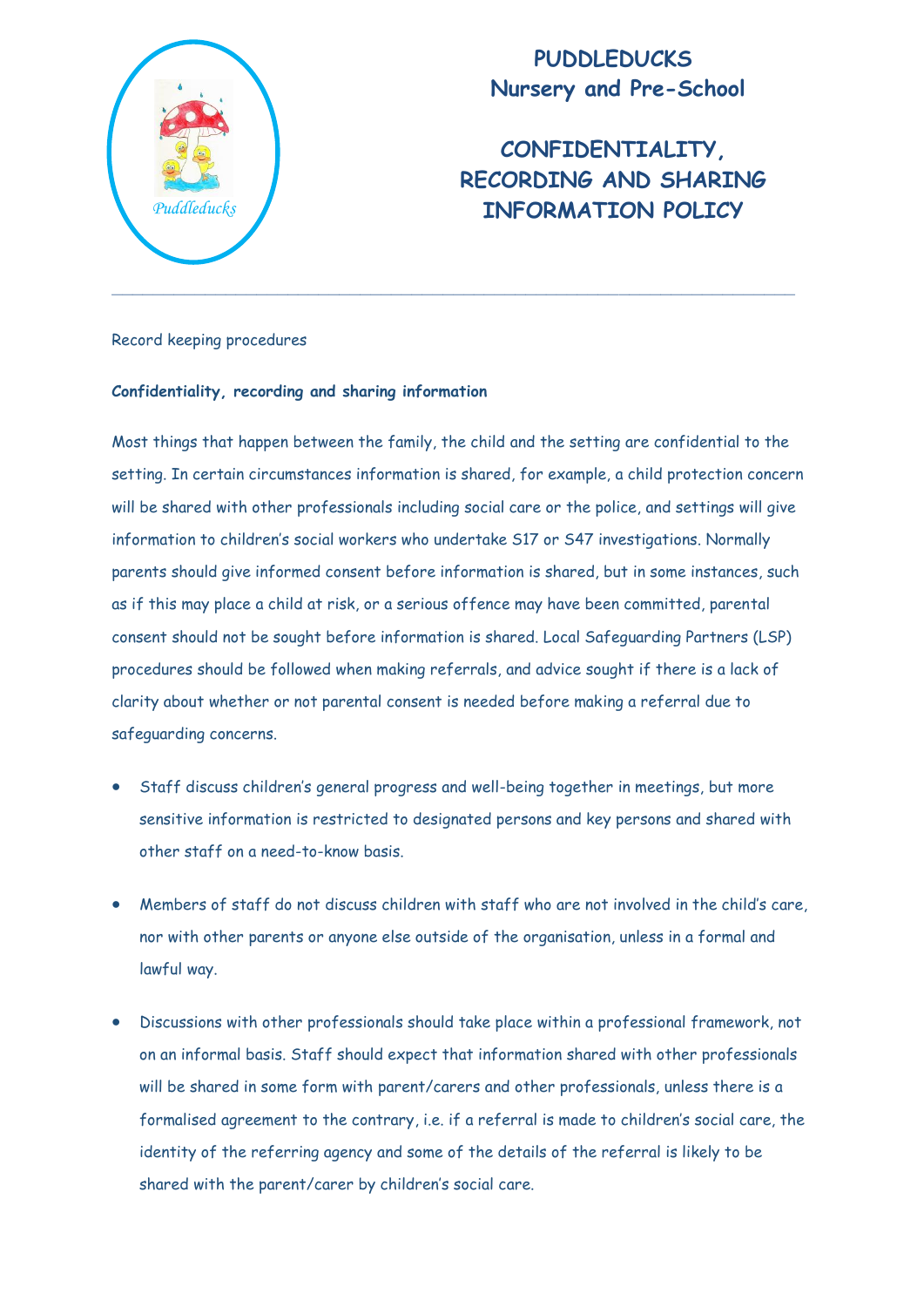- It is important that members of staff explain to parents that sometimes it is necessary to write things down in their child's file and explain the reasons why.
- When recording general information, staff should ensure that records are dated correctly and the time is included where necessary, and signed.
- Welfare/child protection concerns are recorded on a Safeguarding incident reporting form. Information is clear and unambiguous (fact, not opinion), although it may include the practitioner's thoughts on the impact on the child.
- Records are non-judgemental and do not reflect any biased or discriminatory attitude.
- Not everything needs to be recorded, but significant events, discussions and telephone conversations must be recorded at the time that they take place.
- Recording should be proportionate and necessary.
- When deciding what is relevant, the things that cause concern are recorded as well as action taken to deal with the concern. The appropriate recording format is filed within the child's file.
- Information shared with other agencies is done in line with these procedures.
- Where a decision is made to share information (or not), reasons are recorded.
- Staff may use a computer to type reports, or letters. Where this is the case, the typed document is deleted from the computer and only the hard copy is kept.
- Electronic copy is downloaded onto a disc, labelled with the child's name and stored in the child's file. No documents are kept on a hard drive because computers do not have facilities for confidential user folders.
- The setting is registered with the Information Commissioner's Office (ICO). Staff are expected to follow guidelines issued by the ICO, at <https://ico.org.uk/for-organisations/guidance-index/>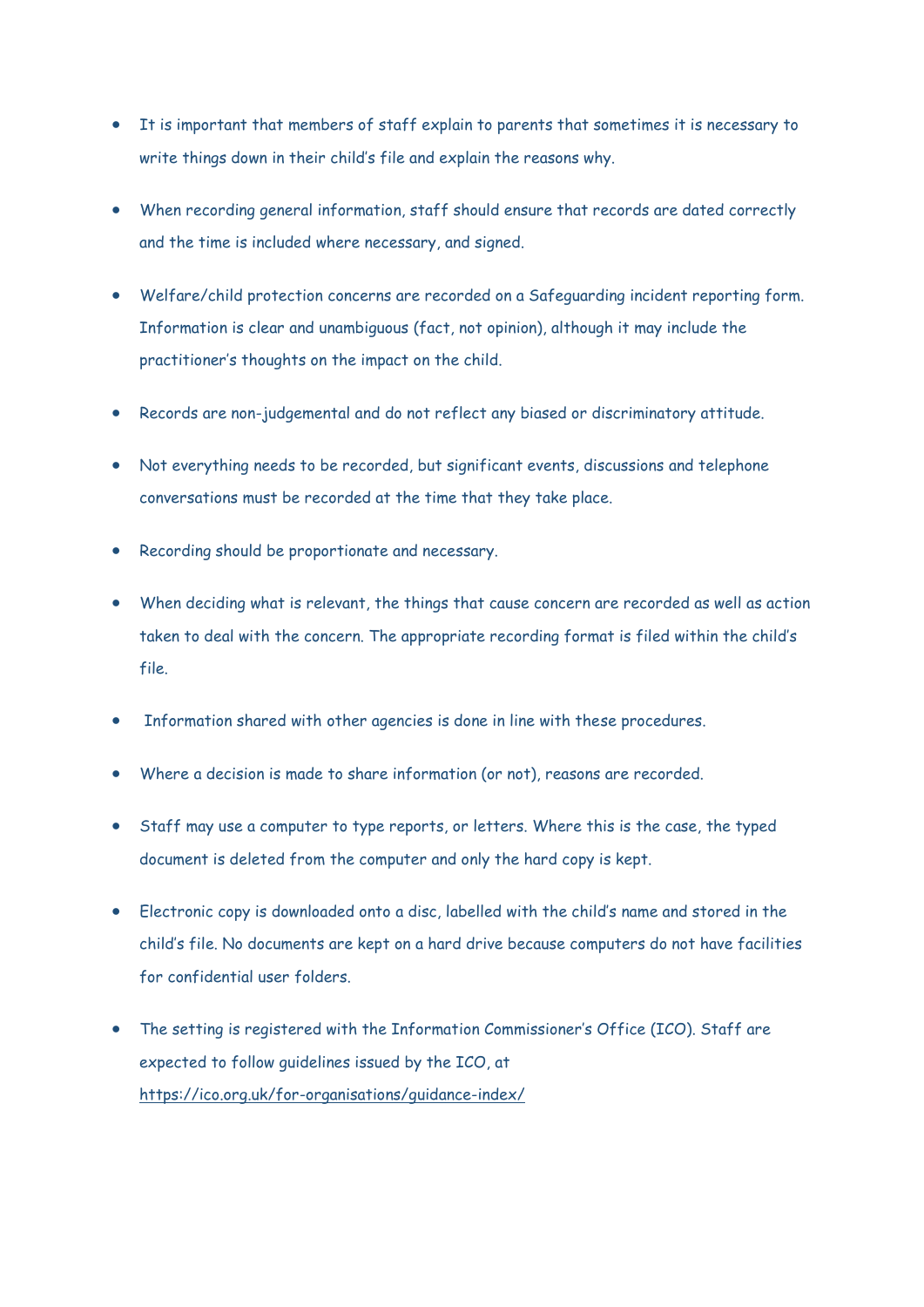- Additional guidance in relation to information sharing about adults is given by the Social Care Institute for Excellence, at [www.scie.org.uk/safeguarding/adults/practice/sharing](http://www.scie.org.uk/safeguarding/adults/practice/sharing-information)[information](http://www.scie.org.uk/safeguarding/adults/practice/sharing-information)
- Staff should follow guidance including Working Together to Safeguard Children (DfE 2018); Information Sharing: Advice for Practitioners Providing Safeguarding Services to Children, Young People, Parents and Carers 2018 and What to do if you're Worried a Child is Being Abused (HMG 2015)

# **Confidentiality definition**

- Personal information of a private or sensitive nature, which is not already lawfully in the public domain or readily available from another public source, and has been shared in a relationship, where the person giving the information could reasonably expect it would not be shared with others.
- Staff can be said to have a 'confidential relationship' with families. Some families share information about themselves readily; members of staff need to check whether parents regard this information as confidential or not.
- Parents sometimes share information about themselves with other parents as well as staff; the setting cannot be held responsible if information is shared beyond those parents whom the person has confided in.
- Information shared between parents in a group is usually bound by a shared agreement that the information is confidential and not discussed outside. The setting manager is not responsible should that confidentiality be breached by participants.
- Where third parties share information about an individual; staff need to check if it is confidential, both in terms of the party sharing the information and of the person whom the information concerns.
- Information shared is confidential to the setting.
- Practitioners ensure that parents/carers understand that information given confidentially will be shared appropriately within the setting (for instance with a designated person, during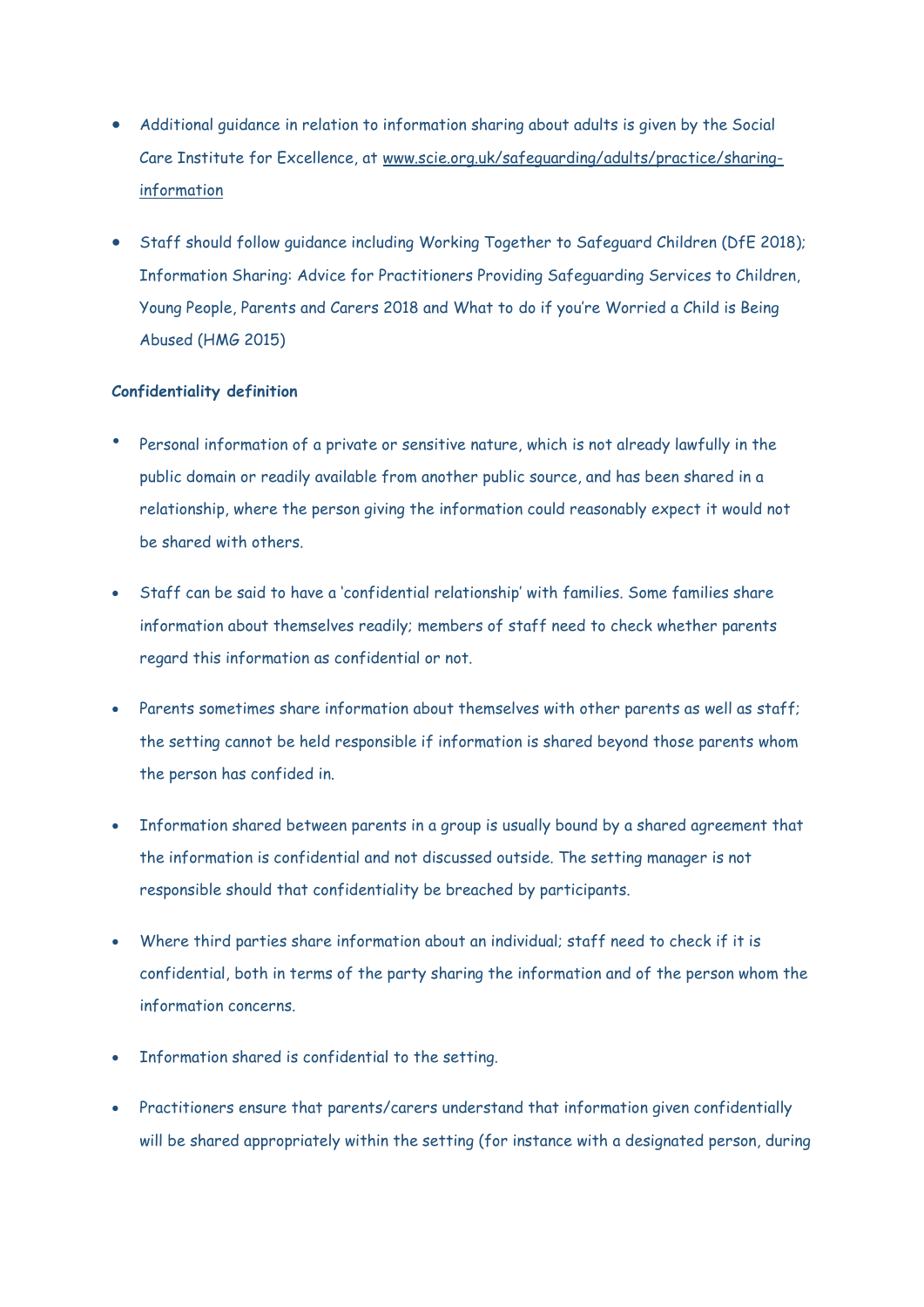supervision) and should not agree to withhold information from the designated person or their line manager.

#### **Breach of confidentiality**

- A breach of confidentiality occurs when confidential information is not authorised by the person who provided it, or to whom it relates, without lawful reason to share.
- The impact is that it may put the person in danger, cause embarrassment or pain.
- It is not a breach of confidentiality if information was provided on the basis that it would be shared with relevant people or organisations with lawful reason, such as to safeguard an individual at risk or in the public interest, or where there was consent to the sharing.
- Procedure Children's records and data protection must be followed.

# *Exception*

- GDPR enables information to be shared lawfully within a legal framework. The Data Protection Act 2018 balances the right of the person about whom the data is stored with the possible need to share information about them.
- The Data Protection Act 2018 contains "safeguarding of children and individuals at risk" as a processing condition enabling "special category personal data" to be processed and to be shared. This allows practitioners to share without consent if it is not possible to gain consent, if consent cannot reasonably be gained, or if gaining consent would place a child at risk.
- Confidential information may be shared without authorisation either from the person who provided it or to whom it relates, if it is in the public interest and it is not possible or reasonable to gain consent or if gaining consent would place a child or other person at risk. The Data Protection Act 2018 enables data to be shared to safeguard children and individuals at risk. Information may be shared to prevent a crime from being committed or to prevent harm to a child, Information can be shared without consent in the public interest if it is necessary to protect someone from harm, prevent or detect a crime, apprehend an offender, comply with a Court order or other legal obligation or in certain other circumstances where there is sufficient public interest.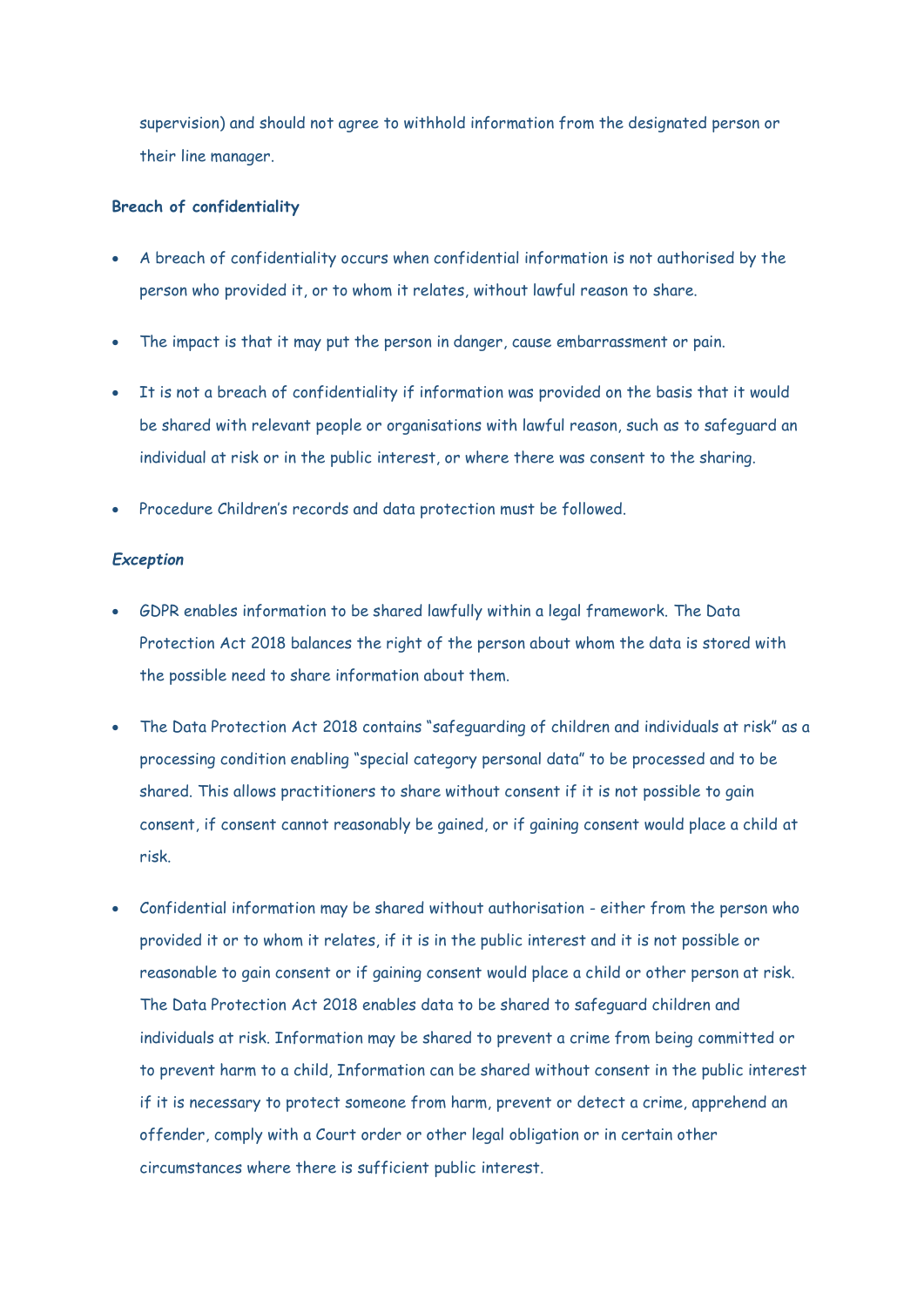- Sharing confidential information without consent is done only in circumstances where consideration is given to balancing the needs of the individual with the need to share information about them.
- When deciding if public interest should override a duty of confidence, consider the following:
	- is the intended disclosure appropriate to the relevant aim?
	- what is the vulnerability of those at risk?
	- is there another equally effective means of achieving the same aim?
	- is sharing necessary to prevent/detect crime and uphold the rights and freedoms of others?
	- is the disclosure necessary to protect other vulnerable people?

The decision to share information should not be made as an individual, but with the backing of the designated person who can provide support, and sometimes ensure protection, through appropriate structures and procedures.

#### **Obtaining consent**

Consent to share information is not always needed. However, it remains best practice to engage with people to try to get their agreement to share where it is appropriate and safe to do so.

Using consent as the lawful basis to store information is only valid if the person is fully informed and competent to give consent and they have given consent of their own free will, and without coercion from others, Individuals have the right to withdraw consent at any time.

You should not seek consent to disclose personal information in circumstances where:

- someone has been hurt and information needs to be shared quickly to help them
- obtaining consent would put someone at risk of increased harm
- obtaining consent would prejudice a criminal investigation or prevent a person being questioned or caught for a crime they may have committed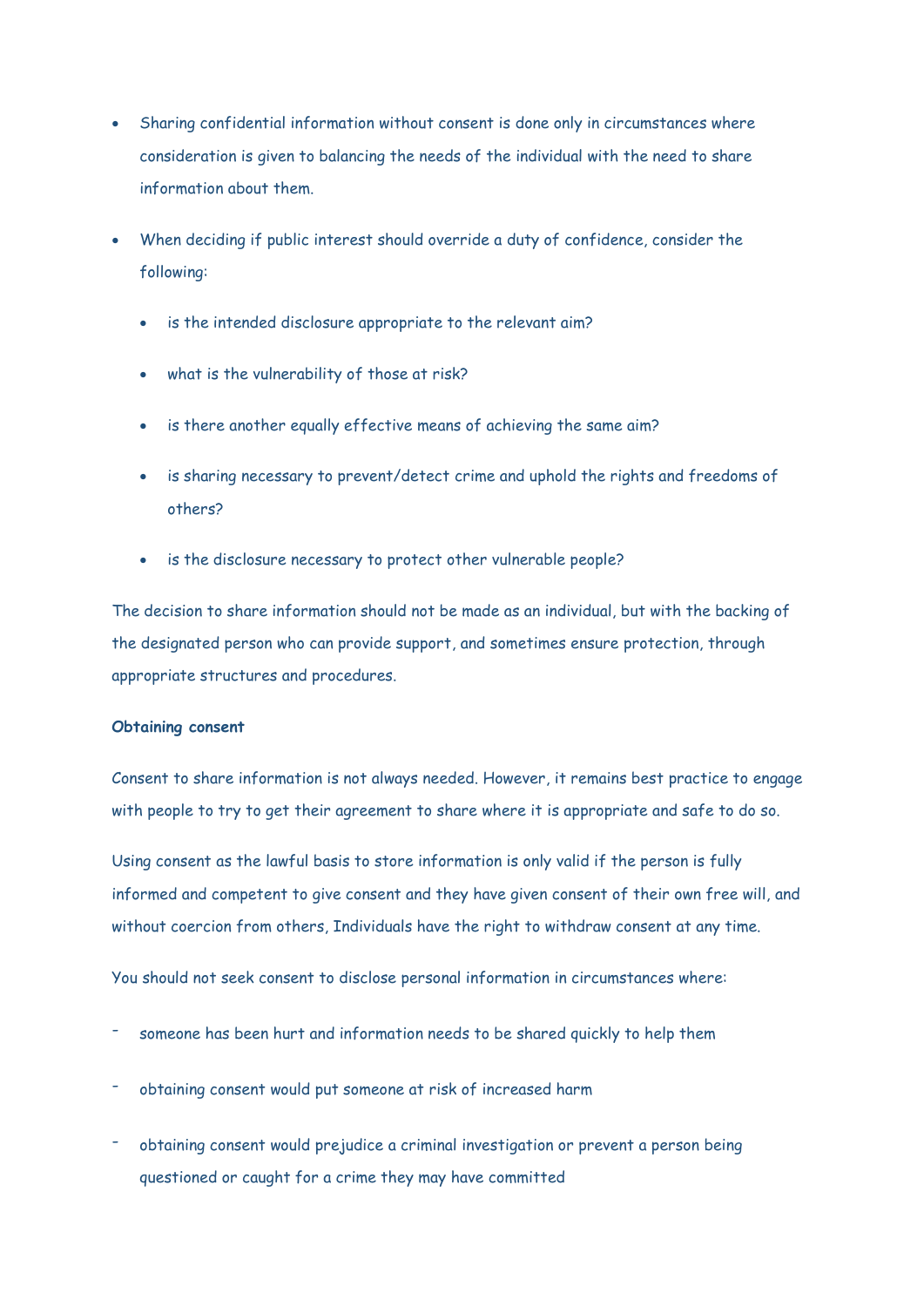the information must be disclosed regardless of whether consent is given, for example if a Court order or other legal obligation requires disclosure

# **NB. The serious crimes indicated are those that may harm a child or adult; reporting confidential information about crimes such as theft or benefit fraud are not in this remit.**

- Settings are not obliged to report suspected benefit fraud or tax evasion committed by clients, however, they are obliged to tell the truth if asked by an investigator.
- Parents who confide that they are working while claiming should be informed of this and should be encouraged to check their entitlements to benefits, as they it may be beneficial to them to declare earnings and not put themselves at risk of prosecution.

# **Consent**

- Parents share information about themselves and their families. They have a right to know that any information they share will be regarded as confidential as outlined in our Privacy notice. They should also be informed about the circumstances, and reasons for the setting being under obligation to share information.
- Parents are advised that their informed consent will be sought in most cases, as well as the circumstances when consent may not be sought, or their refusal to give consent overridden.
- Where there are concerns about whether or not to gain parental consent before sharing information, for example when making a Channel or Prevent referral the setting manager must inform their line manager for clarification before speaking to parents
- Consent must be informed that is the person giving consent needs to understand why information will be shared, what will be shared, who will see information, the purpose of sharing it and the implications for them of sharing that information.

# **Separated parents**

- Consent to share need only be sought from one parent. Where parents are separated, this would normally be the parent with whom the child resides.
- Where there is a dispute, this needs to be considered carefully.